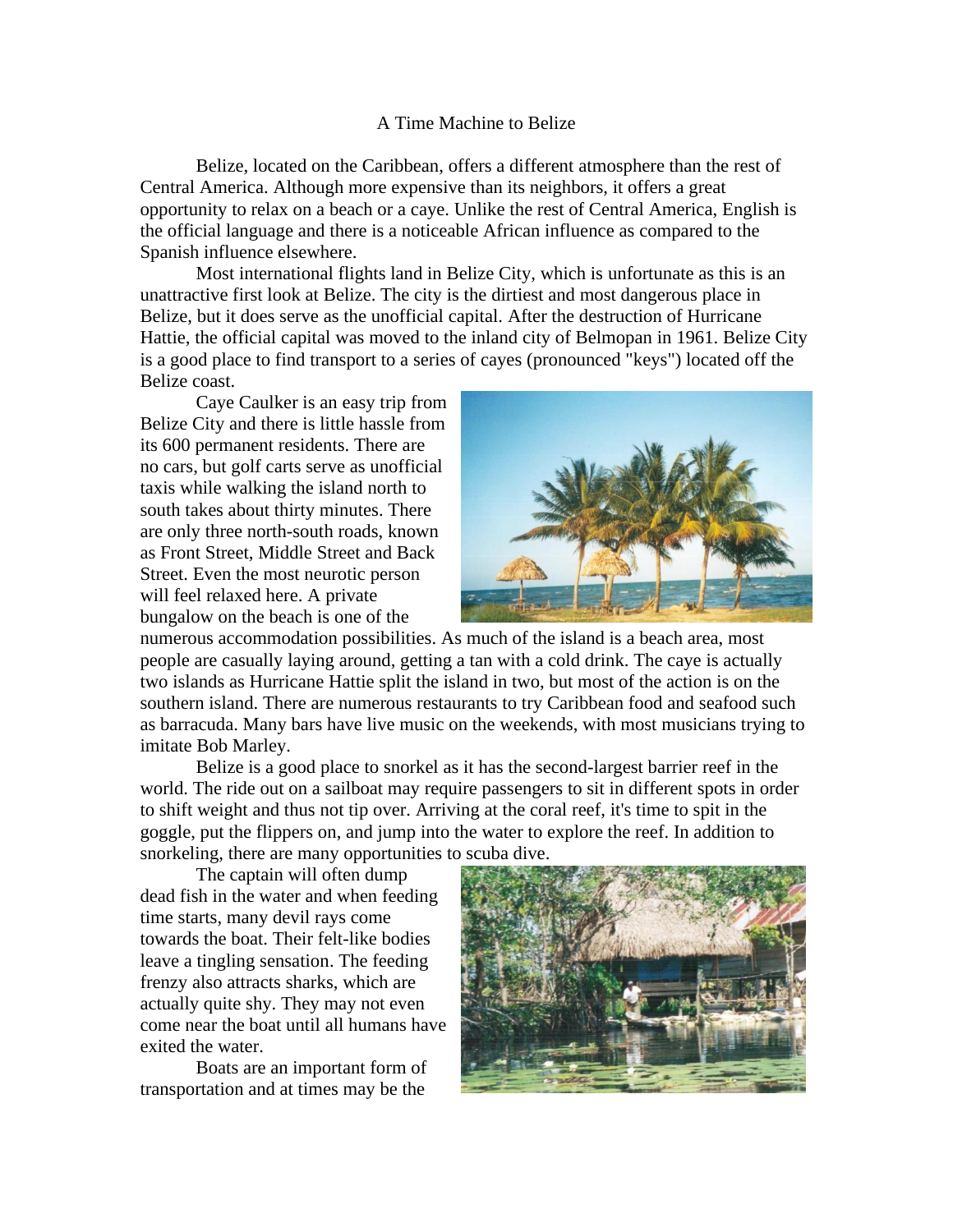only option. Arriving in Belize from southeast Guatemala is made easier by a series of boat trips. The only way to reach Livingston, Guatemala is by boat along the Rio Dulce River. This allows view of various animals and gives an idea of how river people live. There is a hot springs that feeds into the river and passengers are allowed to feel the heat and smell the sulfur. It is a bit deceiving as one area is scorching hot while the next maybe very cool.

Arriving in Livingston, passengers are greeted by numerous pelicans and a colorful atmosphere. The Guatemalans here speak Spanish and English as well as their traditional Garifuna (Black Carib) language. The Garifuna are the descendants of the African slaves that were brought to the New World. Thus, this area has an Afro-Caribbean feel, with many brightly-colored buildings as well as Black Carib music and dance.

The second boat trip to get to Belize travels from Livingston to Puerto Barrios, which is actually further from Belize. However, the trip is needed as Puerto Barrios has a boat service to the southern tip of Belize and has passport control, thus it is considered a border town. The city was once important because the United Fruit Company had made it the country's most important port. The ports have now shifted to the Pacific side and Puerto Barrios is just a jumping off place. Though it is easy to navigate through, there is little to attract tourists and it has a less welcoming feel compared to Livingston.



The last part of the boat trip is from Puerto Barrios to Punta Gorda, Belize. Punta Gorda feels much more like Livingston than Puerto Barrios. Belize is predominately English-speaking but has a lively Creole dialect. Instead of "I can't here you" the locals would say, "I no here you, Auntie."

The trip north to Dangriga takes some time, as the roads in southern Belize are not good. There are bus stops but

anyone standing at the side of road will be picked up. In addition to transporting people, the bus serves as a traveling post office, restaurant and entertainment complex which slows travel time immensely.

Dangriga is dominated by the Garifuna and has the odd feel of the Antebellum American South. An African-story telling religion with churches that have revival-type ceremonies can be the liveliest form of entertainment because of the loud music and singing. The clothes worn by women look similar to  $19<sup>th</sup>$  century clothes and the lack of street lighting gives the impression that one has traveled back in time a century or two. There is some adequate housing on the beach but inland there is little more than shacks which invite a comparison to the nineteenth-century American slave shacks.

Further north is Belize City, which can also be reached by the west from northeast Guatemala. The most popular land route here is from the Tikal area in Guatemala to San Ignacio (sometimes called Cayo) in Belize. There are numerous parks and archeological museums around San Ignacio including Cahal Pech (Palace of the Ticks), an old Mayan ruin. Staying away from the ticks, visitors can enjoy this mid-sized complex through a leisurely self-tour. The carvings in the stone of the main plaza appear to be stereo